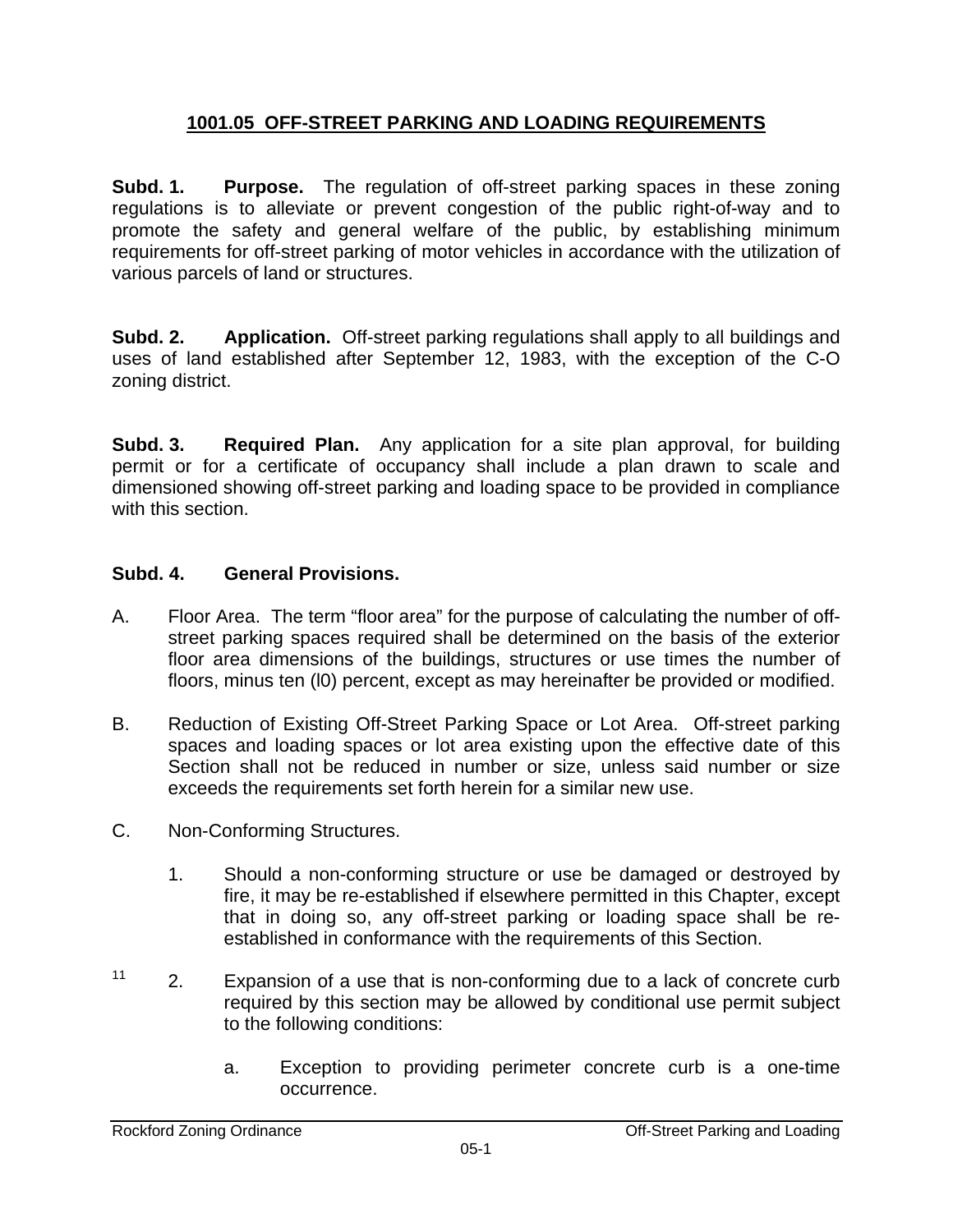- b. The proposed expansion is not more than 2,000 square feet or twenty-five (25) percent of the gross floor area of the existing principal use, whichever is least.
- c. Adequate measures are provided to control storm water drainage as approved by the City Engineer.
- d. The provisions of Section 1001.03 of this Chapter are considered and determined to be satisfied.
- D. Change of Use or Occupancy of Land. No change of use or occupancy of land already dedicated to a parking spaces, driveways, or loading spaces shall be made, nor shall any sale of land, division or subdivision of land be made which reduces area necessary for parking, parking stalls, or parking requirements below the minimum prescribed by this Section.
- E. Chance of Use or Occupancy of Buildings. Any change of use or occupancy of any building or buildings including additions thereto requiring more parking area shall not be permitted until there is furnished such additional parking spaces as required by this Section.
- F. Residential District Parking. Except as provided below in Subdivision 4.G.2 and except on a limited, temporary basis involving guests or work being performed on site, on and off-street accessory parking facilities in a residential district shall be utilized solely for the parking of licensed and operable passenger automobiles, vans, trucks not to exceed gross capacity of twelve thousand (12,000) pounds; and recreational vehicles and equipment which are the property of the occupant, except as provided below in Subdivision 4.G.2. Under no circumstances shall required facilities accessory to residential structures be used for the storage of non-qualifying commercial vehicles, commercial equipment, or for the parking of automobiles belonging to the employees, owners, tenants or customers of business or manufacturing establishments.
- G. Calculating Space.
	- 1. When determining the number of off-street parking spaces results in a fraction, each fraction shall constitute another space.
	- 2. In stadiums, sports arenas, churches and other places of public assembly in which patrons or spectators occupy benches, pews or other similar seating facilities, each twenty-two (22) inches of such seating facilities shall be counted as one seat for the purpose of determining requirements.
	- 3. Except as provided for under joint parking and shopping centers, should a structure contain two (2) or more types of use, the sum of each shall be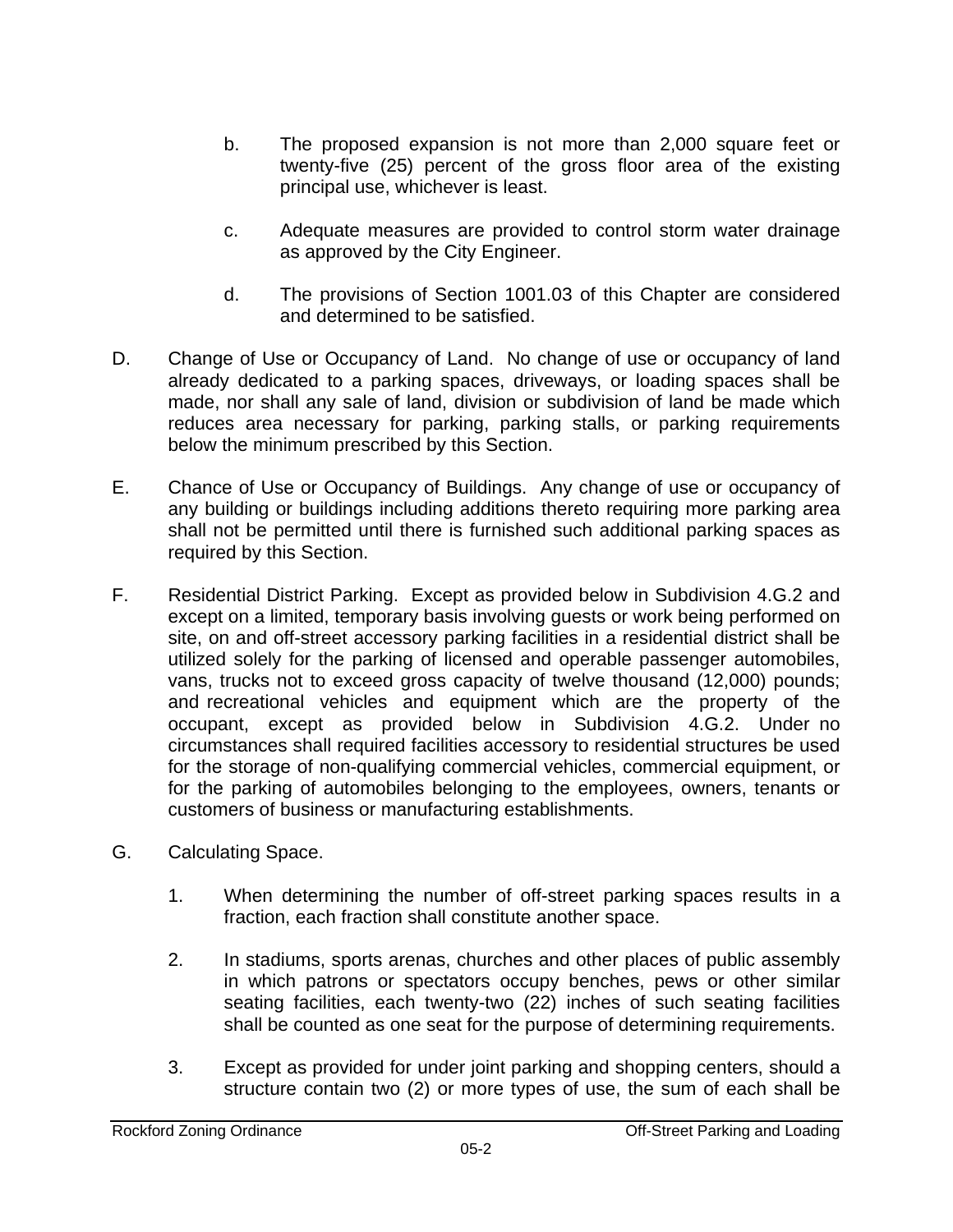calculated separately and shall be used for determining the total off-street parking spaces required.

- H. Stall, Aisle and Driveway Design.
	- 1. Parking Space Size. Except for handicapped parking spaces, each parking space shall not be less than nine (9) feet wide and eighteen (18) feet in length exclusive of access aisles, and each space shall be served adequately by access aisles.
	- 2. Street Access. All off-street parking facilities shall be designed and constructed with appropriate means of vehicular access to a public street. Except in the case of a planned unit development, each lot shall have access directly onto an abutting, improved and City accepted public street. Exception to this access requirement may be allowed as a conditional use permit pursuant to Section 1001.05, Subd. 4 of this Chapter.
	- 3. Within Structures. The off-street parking requirements may be furnished by providing a space so designed within the principal building or one structure attached thereto; however, unless provisions are made, no building permit shall be issued to convert said parking structure into a dwelling unit or living area or other activity until other adequate provisions are made to comply with the required off-street parking provisions of this Section.
	- 4. Lot Circulation. Except in the case of single, two-family, townhouse, quadraminium, and manor home dwellings, parking areas shall be designed so that circulation between parking bays or aisles occurs within the designated parking lot and does not depend upon a public street or alley. Except in the case of single, two-family, townhouse, quadraminium, and manor home dwellings, parking area design which requires backing into the public street is prohibited.
	- 5. Intersection Separation. No curb cut access shall be located less than sixty (60) feet from the intersection of two (2) or more street rights-of-way. This distance shall be measured from the intersection of lot lines.
	- 6. Lot Design. Except in the case of single family, two-family, townhouse, quadraminium, and manor home dwellings, parking areas and their aisles shall be developed in compliance with the standards on the Parking Lot Dimension Table.
	- 7. Curb Cut Size. No curb cut access shall exceed twenty-four (24) feet in width unless approved by the City Engineer.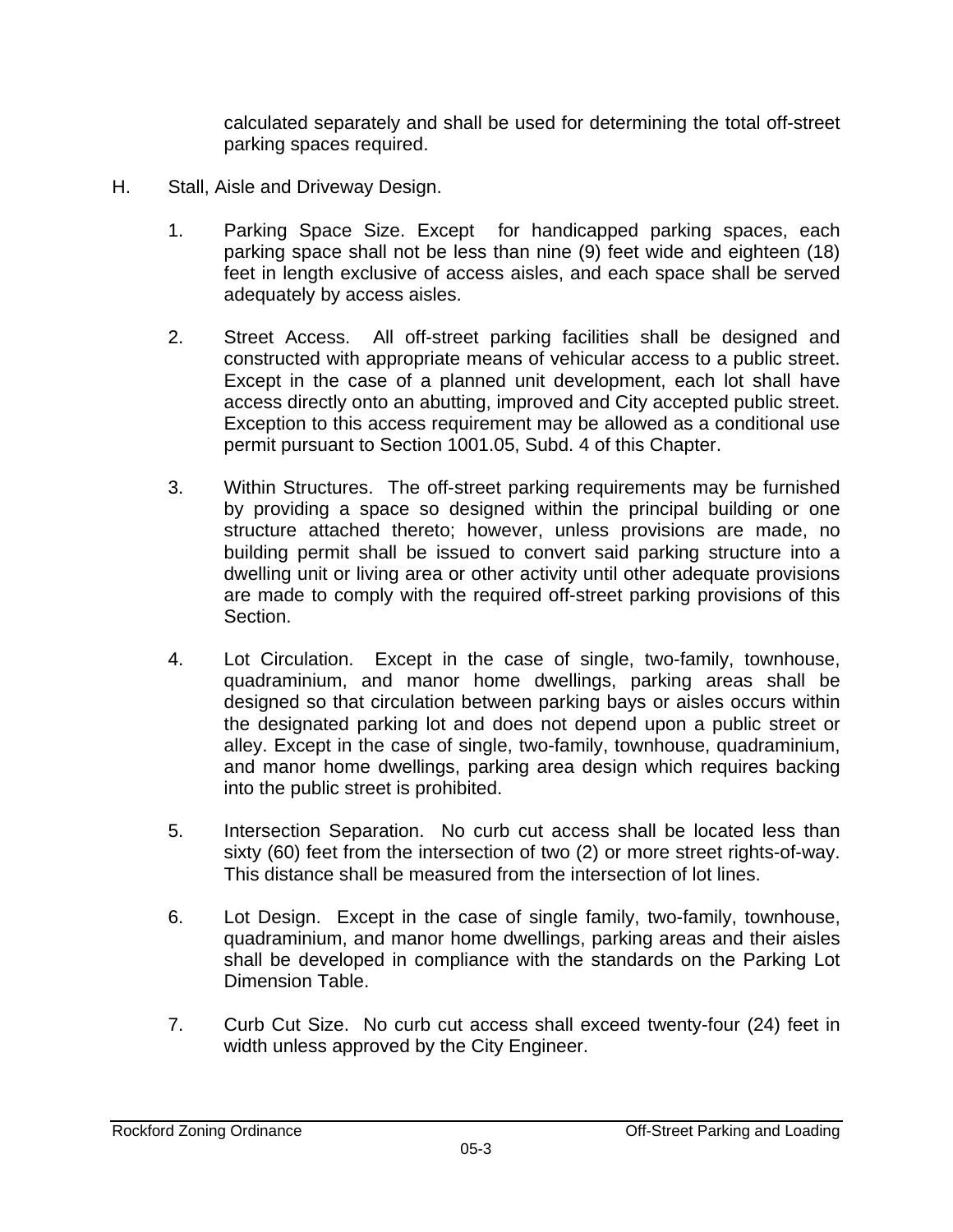- 8. Side Yard Setback. Except with special approval from the Zoning Administrator, curb cut openings shall be a minimum of five (5) feet from the side yard property line in all districts.
- 9. Curb Cut Spacing. Driveway access curb openings on a public street except for single, two-family, quadraminium, manor home, and townhouse dwellings, shall not be located less than forty (40) feet from one another.
- $34$  10. Grade.
	- a. Parking Spaces and Areas. The grade elevation of any parking area shall not exceed six (6) percent, except as approved by the City Engineer.
	- b. Driveways. Unless approved by the City Engineer, the grade elevation of any driveway shall not exceed:
		- 1) Eight (8) percent for single family, two family, and townhouse dwellings, except as approved by the City Engineer.
		- 2) Six (6) percent for all other uses.
	- 11. Number of Curb Cuts. Each property shall be allowed one curb cut access and may be allowed upon city council approval, additional curb cuts for each one hundred twenty-five (12 5) feet of street frontage. All property shall be entitled to at least one curb cut. Single family uses shall be limited to one curb cut access per property unless a conditional use permit is approved pursuant to Section 1001.03, Subd. 5 of this Chapter.
	- 12. Surfacing.
		- a. Farmsteads, farming operations, and detached single family residential uses: Driveways and parking area shall be surfaced with materials suitable to control dust and drainage.
		- b. Other Uses:
			- 1) All uses other than those specified in subsection 12.a. above shall have driveways and parking areas which are surfaced with asphalt, concrete, cobblestone, or paving bricks.
			- 2) For legal, nonconforming uses existing upon the effective date of this Chapter, at any time an improvement is made to property requiring a conditional use permit, interim use permit, variance, and/or building permit, all nonconforming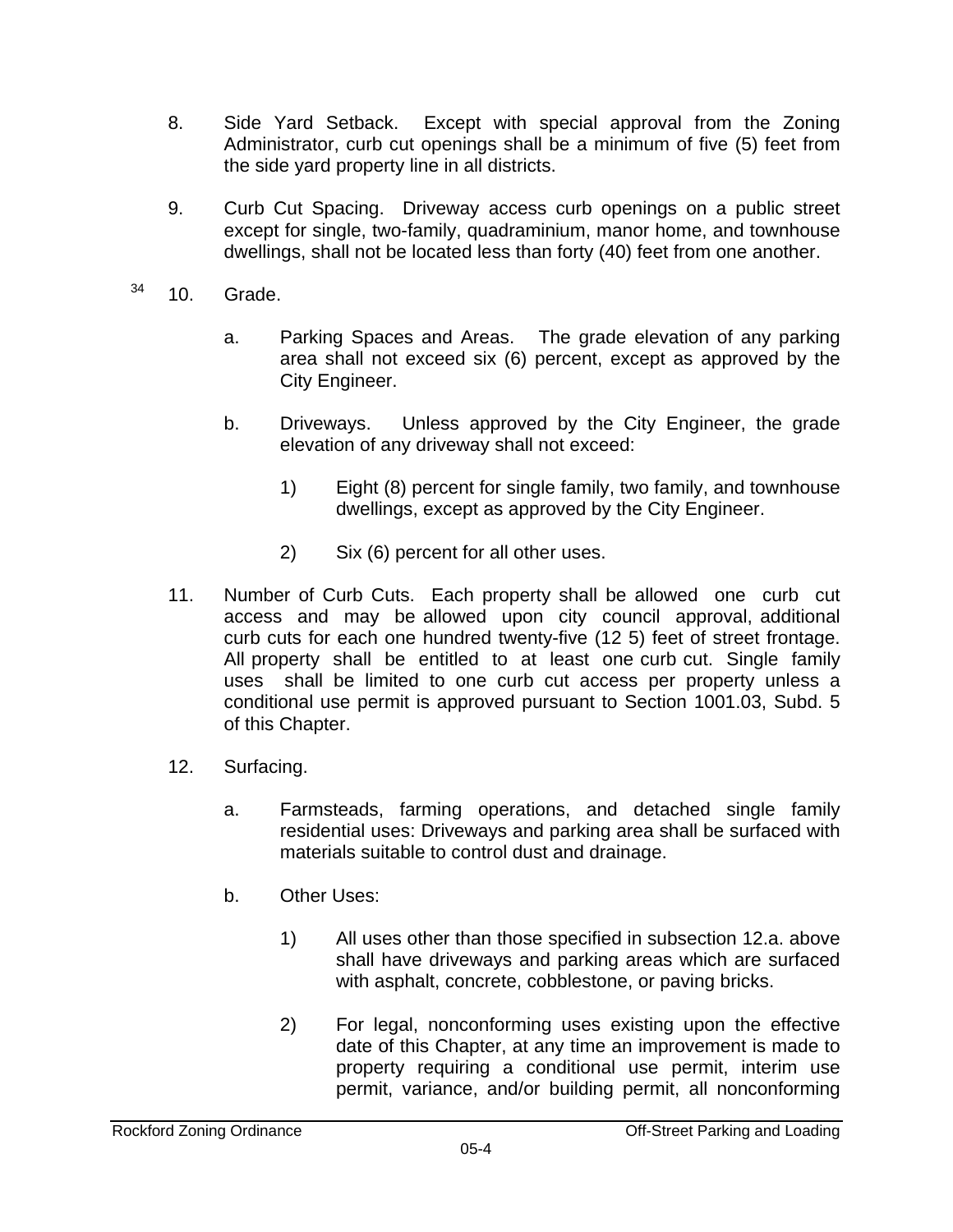design and surfacing of parking areas or driveways existing on the lot in question shall be brought into full compliance with this Section.

- 3) Plans for surfacing and drainage of driveways and stalls for parking areas of five (5) or more vehicles shall be submitted to the City Engineer for review and the final drainage plan shall be subject to written approval.
- 4) For industrial uses which experience frequent heavy equipment utilization which could be expected to destroy or damage required surfacing materials, an exemption to the surfacing requirements may be allowed by conditional use permit pursuant to Section 1001.03, Subd. 5 and provided that:
	- a) General public and employee access driveways and parking areas shall not be included in the exemption.
	- b) At such time as the presence of heavy equipment is reduced or eliminated, the surfacing of exempted areas shall be completed in compliance with this Chapter.
	- c) All other performance standards related to parking and driveways shall be met.
	- d) The provisions of Section 1001.03, Subd. 5E are considered and determined to be satisfied.
- 13. Striping. Except for single, two-family townhouse, quadraminiums, and manor home dwellings, all parking stalls shall be marked with white or yellow painted lines not less than four (4) inches wide.
- 14. Lighting. Any lighting used to illuminate an off-street parking area shall be hooded and so arranged as to reflect the light away from adjoining property, abutting residential uses, and public rights-of-way, and shall be in compliance with Chapter.
- 15. Curbing and Landscaping. Except for single, two-family, townhouse, quadraminiums, and manor home dwellings, all open, off-street parking shall have a continuous concrete perimeter curb barrier around the entire parking lot; said curb barrier shall not be closer than five (5) feet to any lot line except as approved by the City Engineer. Grass plantings and landscaping shall be provided in all areas bordering the parking area.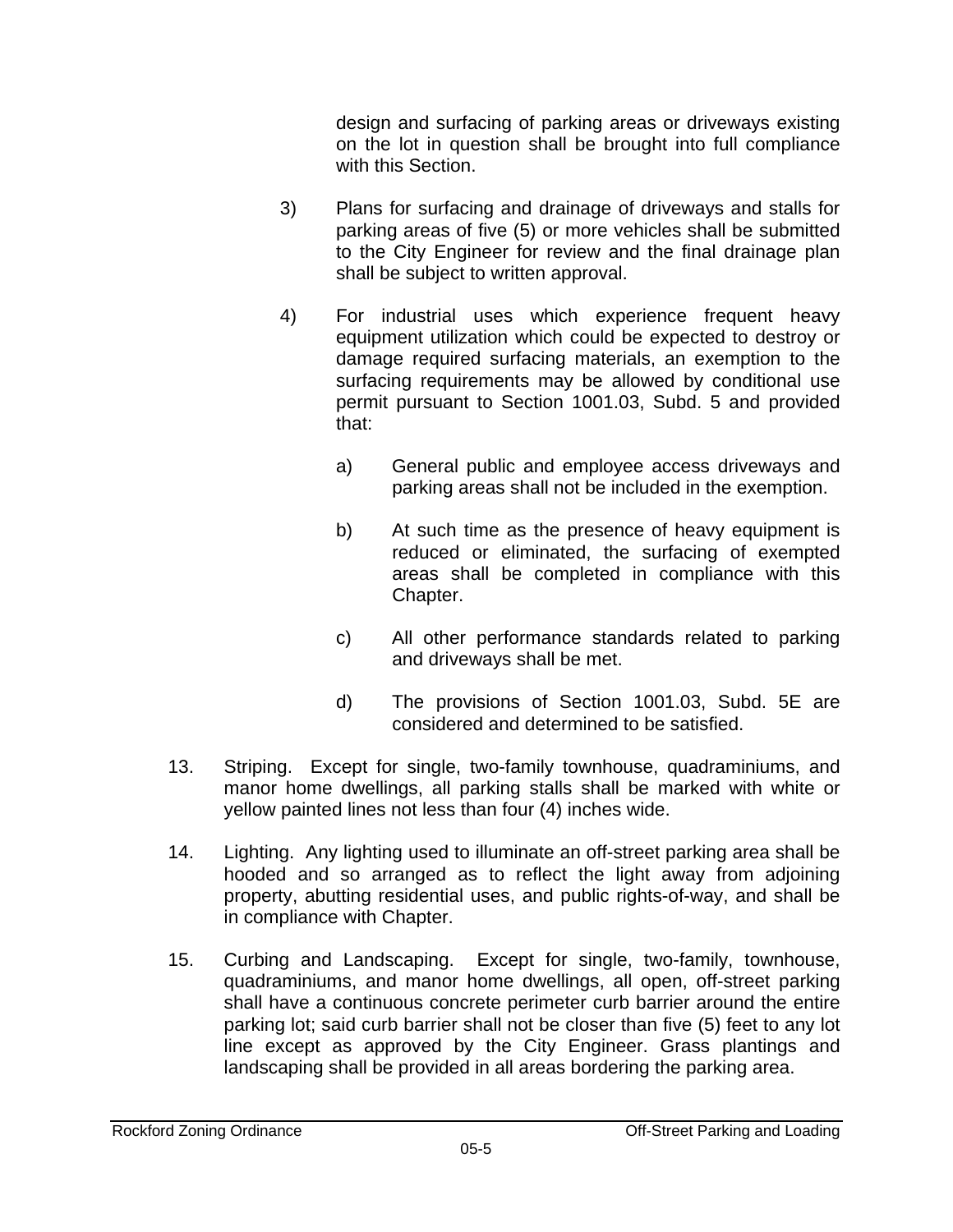- 16. Required Screening. All open off-street parking areas of five (5) or more spaces shall be screened and landscaped from abutting or surrounding residential districts and uses, and the public right-of-way in compliance with this Chapter.
- 17. Snow Storage. Adequate space for snow storage shall be provided on the site so as not to reduce the required minimum number of parking spaces. In those cases where excessive snow cannot be properly stored on site, it shall be immediately removed from the site.
- 18. Driveway Turn Around. In the case of single family, two-family, townhouse, quadraminium, and manor home dwellings, which front on streets designated as collector, minor arterial, intermediate arterial and principal arterial by the City's Comprehensive Plan, the installation of a vehicle turn-around space, immediately adjacent to the access driveway is allowed and may be required by the City Council. Said space is to be no larger than ten (10) feet wide and ten (10) feet in length. Where possible, said space shall be located away from the principal structure and shall be no closer than twenty (20) feet from the street surface. Said space shall not to be utilized for parking or storage purposes.
- I. Signs. No sign shall be so located as to restrict the sight lines and orderly operation and traffic movement within any parking lot or driveway. All signs shall be in conformance with this Chapter.

**Subd. 5. Maintenance.** It shall be the joint and several responsibility of the lessee and owner of the principal use, uses or buildings to maintain in a neat and adequate manner, the parking space, accessways, striping, landscaping and required screening.

**Subd. 6.** Location. All accessory off-street parking facilities as required by this Section shall be located and restricted as follows:

- A. Required accessory off-street parking shall be on the same lot under the same ownership as the principal use being served, except under the provisions of Subd. 10 and Subd. 11 of this Section.
- B. Except for single, two-family, townhouse, quadraminium, and manor home dwellings, head-in parking, directly off of and adjacent to a public street, with each stall having its own direct access to the public street, shall be prohibited.
- C. There shall be no off-street parking within fifteen (15) feet of any street surface.
- D. The boulevard portion of the street right-of-way shall not be used for parking.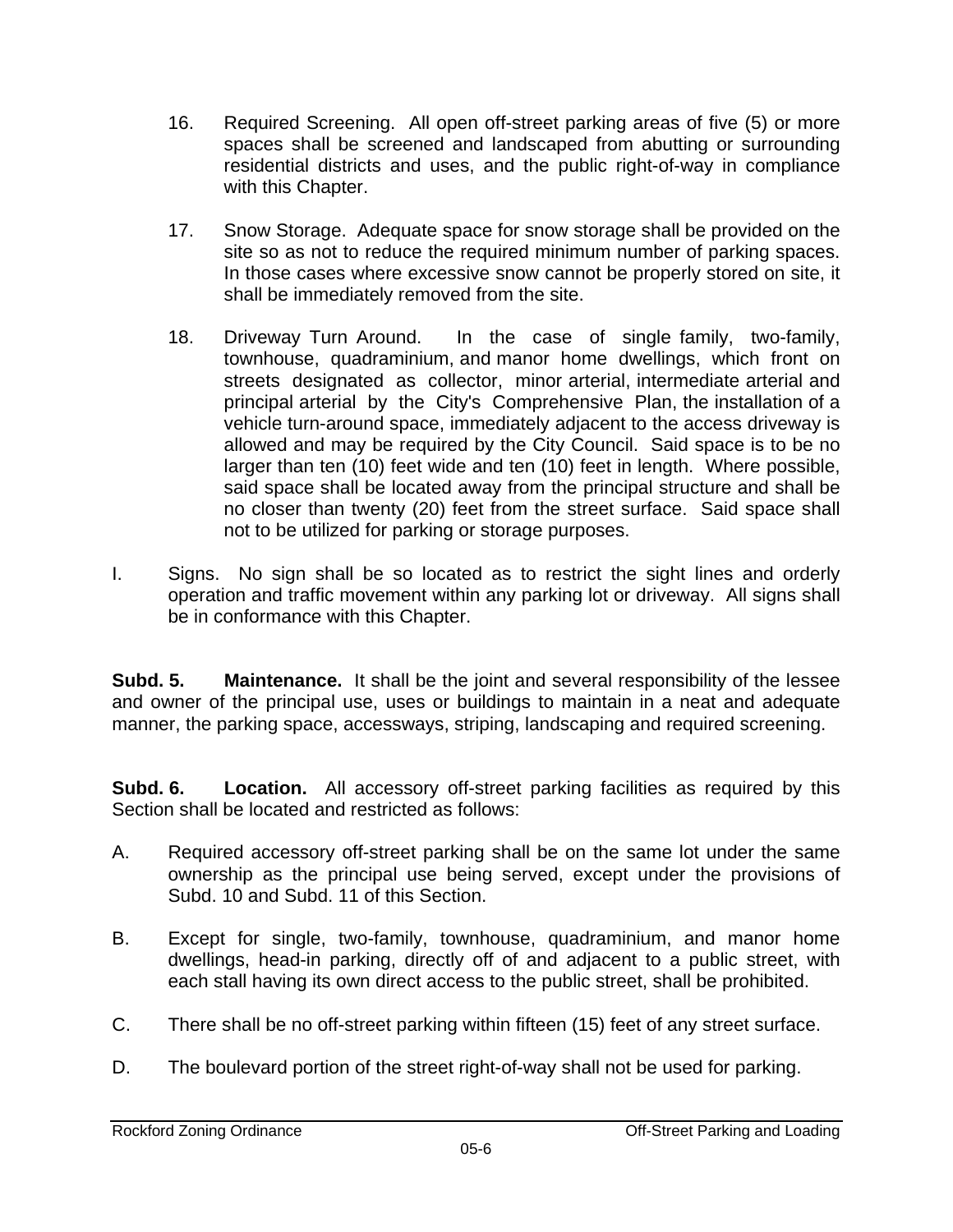- E. Setback Area: Required accessory off-street parking shall not be provided in required front yards or in required side yards in the case of corner lots, in agricultural and residential zoning districts.
- F. Required off-street parking areas for one and two-family uses shall be in the rear yard, side yards other than a required side yard, garage, or carport, and upon a defined driveway. A parking space in excess of that specifically required by this Section may be located in an area not to exceed twelve (12) feet in width abutting the driveway on one side only away from the principal building in the front yard. The parking area designated in the front yard abutting the driveway shall be surfaced with either concrete, asphalt or in cases of existing gravel driveways, gravel may be used for such additional parking. At any time an improvement is made to property requiring a building permit, all nonconforming surfacing of parking areas or driveways existing on the lot in question shall be brought into full compliance with this section.
- G. With the exception of seasonal recreational equipment of limited size and weight, the same parking standards for seasonal recreational equipment shall apply as outlined herein. In cases of seasonal recreational equipment of limited size and weight, the surfacing required herein shall not apply and the equipment may be parked over what is traditionally grass. Seasonal recreational equipment of limited size and weight may include boats, campers designed to be mounted on automotive vehicles, snowmobiles, boat trailers, motorcycle trailers and tent or travel trailers.
- H. Violations may be enforced through tagging.

**Subd. 7. Use of Required Area.** Required accessory off-street parking spaces in any district shall not be utilized for open storage, sale or rental of goods, repair work, storage of inoperable vehicles, and/or storage of snow.

**Subd. 8. Handicapped Parking Spaces.** Except for single family, two-family, townhouse, quadraminium, and manor home dwellings, at least one handicapped parking space shall be provided for each use. An additional space shall be provided for each increment of fifty (50) spaces in excess of the initial fifty (50) spaces. Handicapped spaces shall be at minimum twelve (12) feet by twenty (20) feet, shall be located so as to provide convenient, priority access to the principal use and shall conform to Minnesota Statutes, Section 168.021, as may be amended.

<sup>8</sup> **Subd. 9. Number of Spaces Required.** The following minimum number of offstreet parking spaces shall be provided and maintained by ownership, easement and/or lease for and during the life of the respective uses hereinafter set forth: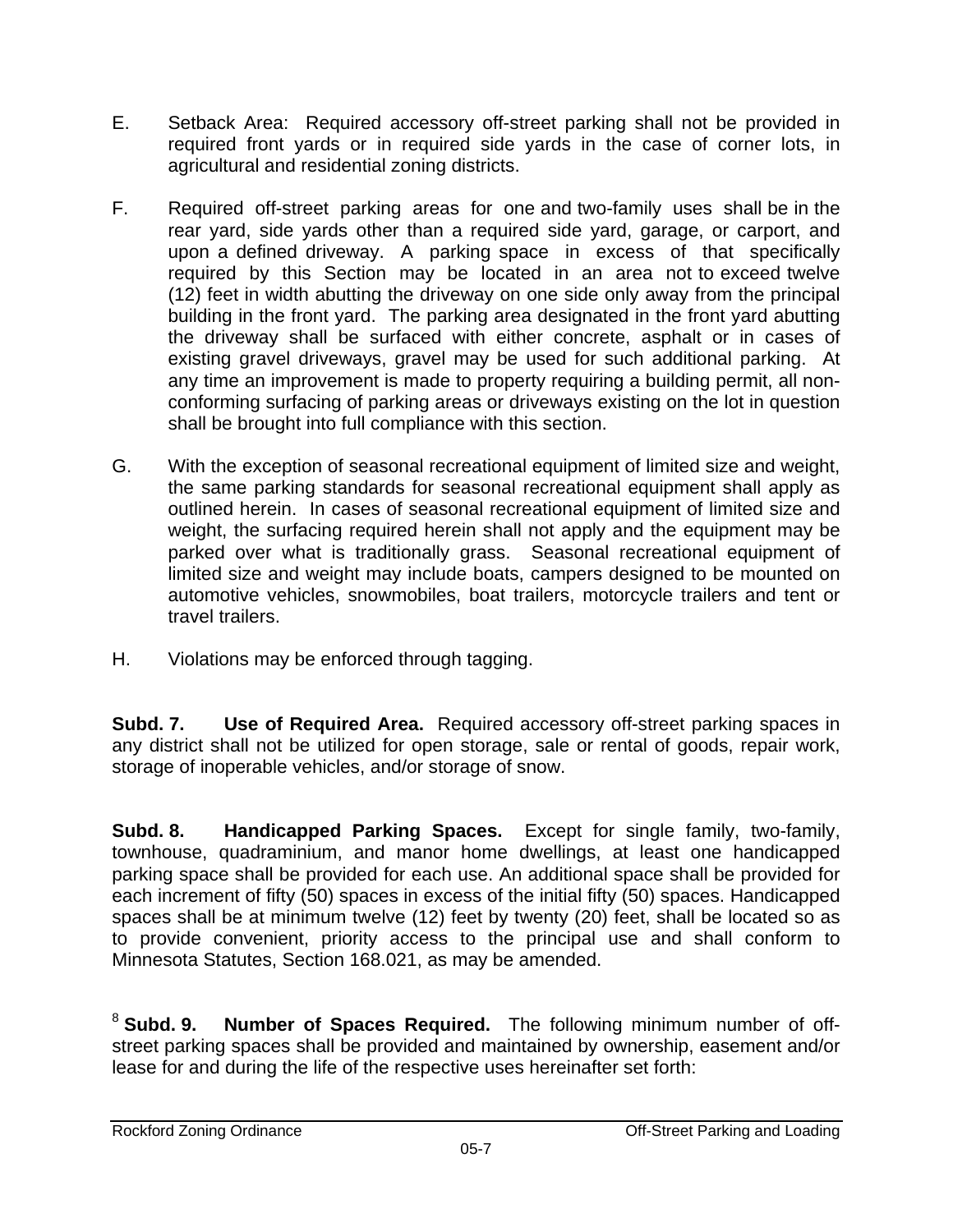- A. Automobile, trailer, marine,, implement, garden supply, building and material sales, auto repair. Six (6) off-street parking spaces, plus one (1) additional space for each five hundred (500) square feet of floor area over one thousand (1,000) square feet.
- B. Banks. One space per two hundred fifty (250) square feet of floor area.
- C. Drive-in Banks. Two (2) spaces for each drive-in unit plus drive aisle stacking space of one hundred eighty (180) feet for each drive-in unit.
- D. Boarding and Lodging House. At minimum one (1) space plus at least one (1) parking space for each person for whom accommodations are provided for sleeping.
- E. Bowling Alley. At least five (5) parking spaces for each alley, plus additional spaces as may be required herein for related uses contained within the principal structure plus one (1) space for every employee.
- F. Car Wash, machine. Twenty-five (25) spaces, plus five (5) additional spaces per lane in excess of one (1).
- G. Clinics. One (1) space per one hundred (100) square feet of floor area.
- H. Churches, auditoriums and other places of assembly. At least one (1) parking space for each three (3) seats based on the design capacity of the main assembly hall.
- I. Community Centers, Health Studios, Libraries, Museums, Private Clubs, Lodges. Ten (10) spaces plus one for each one hundred fifty (150) square feet in excess of two thousand (2000) square feet of floor area in the principal structure.
- J. Golf course, tennis or swimming club, etc. Twenty (20) spaces per principal building, plus eight (8) spaces per two hundred (200) square feet of floor area.
- K. Elderly (Senior Citizen) Housing. Reservation of area equal to one (1) parking space per unit. Initial development is, however, required for only one-half (1/2) space per unit and said number of spaces can continue until such time as the City considers a need for additional parking spaces has been demonstrated.
- L. Funeral Home. One (1) space for each one hundred (100) square feet of floor area of each chapel with a minimum of twenty (20) parking spaces for each chapel or parlor, plus one (1) parking space for each funeral vehicle maintained on the premises. Aisle space shall be provided off-street for making up a funeral procession.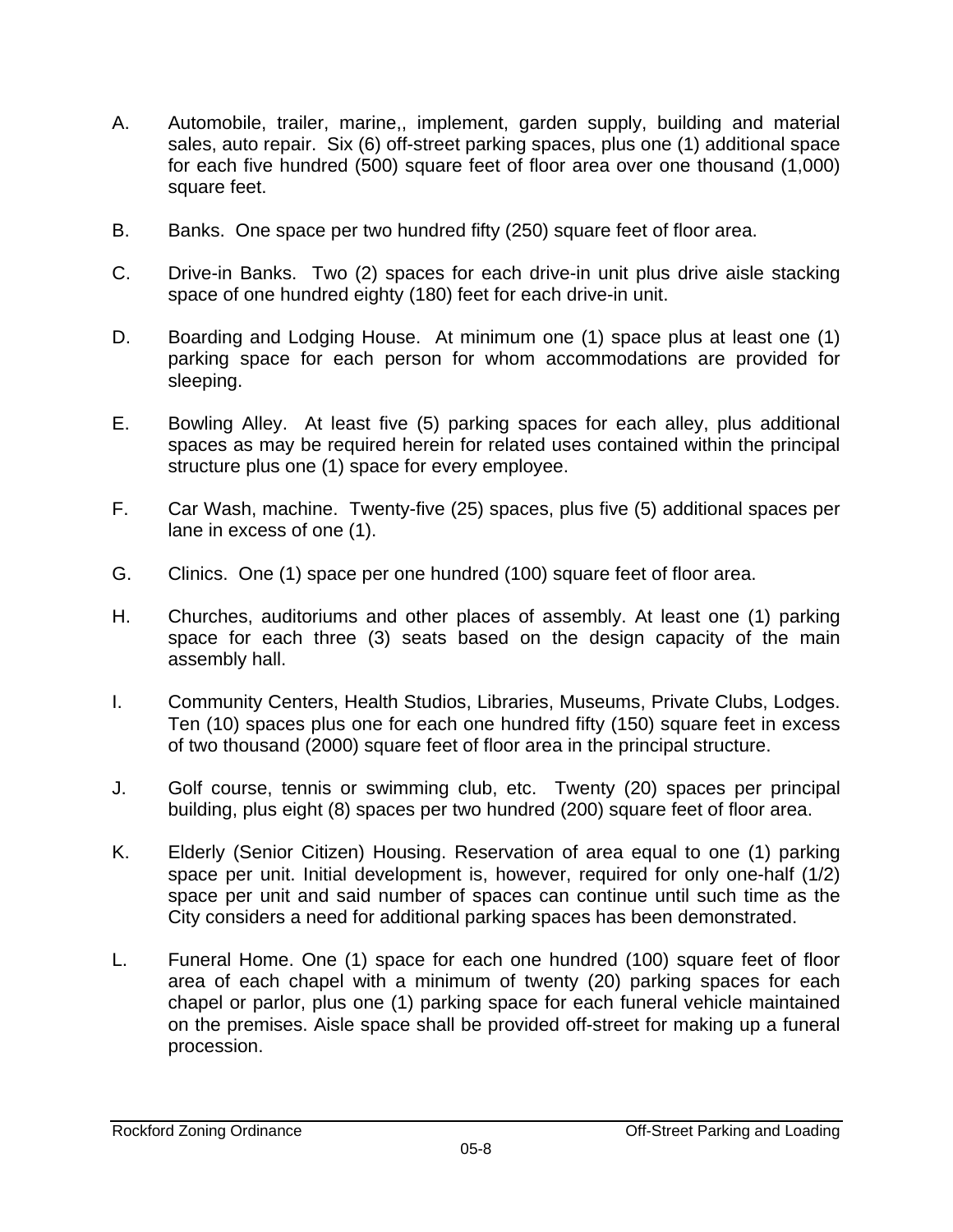- M. Furniture and Appliance Stores. One (1) space per four hundred (400) square feet of floor area.
- N. Hospitals. One space for each two (2) patient beds (excluding bassinets), plus one (1) additional space for each doctor including visiting doctors, plus one (1) space for each two (2) employees including nurses; loading and unloading space for hospital ambulances and similar vehicles are not included in the spaces required.
- O. Manufacturing or Processing Plant. One (1) space for two (2) employees on the shift of greatest employment, or one (1) space for each five hundred (500) square feet of floor area whichever is greater. In addition, one (1) space for each company motor vehicle on the premises.
- P. Motels, Motor Hotels, Hotels, Resorts. One (1) space per each rental unit plus one (1) additional space for each ten (10) units plus one (1) for each employee on the shift of greatest employment.
- Q. Motor Fuel Station. At least four (4) off-street parking spaces plus three (3) offstreet parking spaces for each service stall. Those facilities designed for sale of other items than strictly automotive products, parts or service shall be required to provide additional parking in compliance with other applicable provisions of this Section.
- R. Municipal Administration Buildings, Community Center, Public Libraries, Art Galleries, Museums, Post Office, etc. One (1) space per three hundred (300) square feet of floor area.
- S. Multiple Family Dwellings. Two (2) rent-free spaces per unit plus one (1) space for each bedroom per unit over two (2).
- T. Multi-story Office Buildings and Financial Institutions other than Banks. One (1) space per two hundred (200) square feet of gross floor area.
- U. Office Buildings, Professional Offices, Medical and Dental Clinics. Three (3) spaces plus at least one (1) space for each two hundred (200) square feet of floor area.
- V. Post Office. One (1) space for each four hundred (400) square feet of floor area plus one (1) space for each employee.
- W. Research, Experimental or Testing Station. One (1) space per each employee on the largest shift or one (1) space per each five hundred (500) square feet of floor area whichever is greater.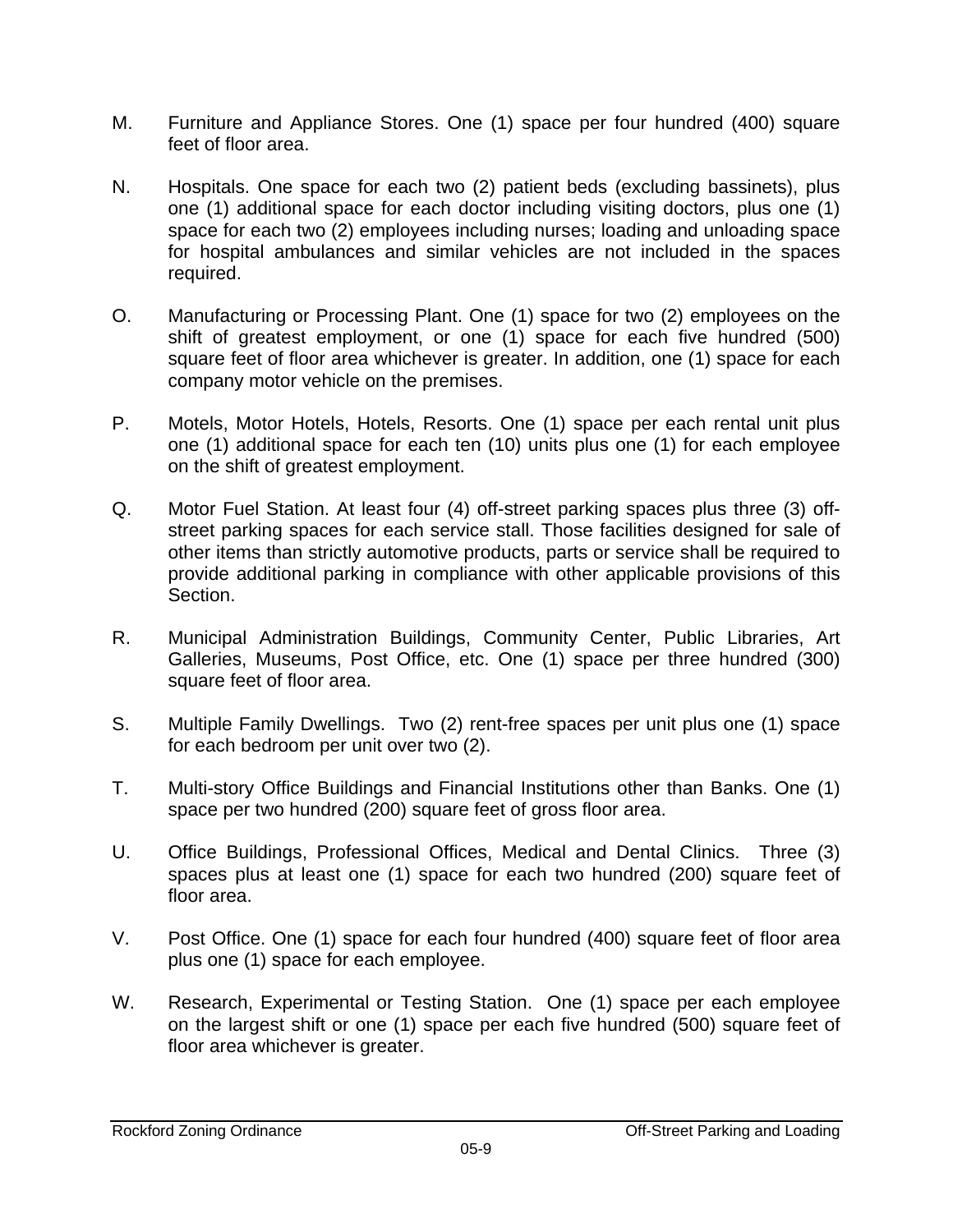- X. Restaurants (Class I), Cafes, Private Clubs Serving Food and/or Drink, Bars, On-Sale Nightclubs. At least one (1) space for each forty (40) square feet of gross floor area of dining and bar area and one (1) space for each eighty (80) square feet of kitchen area.
- Y. Drive-in Restaurant and Fast Food Restaurant (Class II). At least one (1) parking space for each fifty (50) square feet of gross floor area. Additionally, one hundred eighty (180) feet of drive aisle stacking space shall be provided for drive-through facilities.
- Z. Retail Store and Service Establishment. At least one (1) off-street parking space for each two hundred (200) square feet of floor area.
- AA. Retail Sales and Service Business with Fifty (50) percent or More of Gross Floor Area Devoted to Storage Warehouse and/or Industry. At least eight (8) spaces or one (1) space for each two (200) hundred square feet devoted to public sales or service plus one (1) space for each five hundred (500) square feet of storage area; or at least eight (8) spaces and one (1) space for each employee on the maximum shift, whichever is appropriate.
- BB. Sanitarium, Convalescent Home Rest Home Nursing Home or Day Nurseries. Four (4) spaces plus one (1) for each four (4) beds for which accommodations are offered and one (1) space designated for emergency vehicles.
- CC. School, Elementary and Junior High. At least one (1) parking space for each classroom plus one (1) additional space for each fifty (50) students. Auditorium or event space shall be subject to a separate, additional calculation.
- DD. Service Garage. Four (4) spaces per each service stall.
- EE. Single Family, Two-Family, and Townhouse Unit. Two (2) spaces per unit.
- FF. Shopping Centers. Six (6) spaces per each one thousand (1,000) square feet of gross floor area.
- GG. Theatres, Civic Centers Auditoriums Stadiums Sports Arenas or Similar Uses. One (1) space for each four (4) seats, plus one (1) space for each two (2) employees.
- HH. Warehousing, Storage or Handling of Bulk Goods. One (1) space per two employees of the largest shift or one (1) space per each one thousand five hundred (1,500) square feet of floor area, whichever is greater.
- II. Wholesaling. One (1) space per each employee on the largest shift or one (1) space per two thousand (2,000) square feet of floor area whichever is greater. In addition, one (1) space per company motor vehicle on the premises.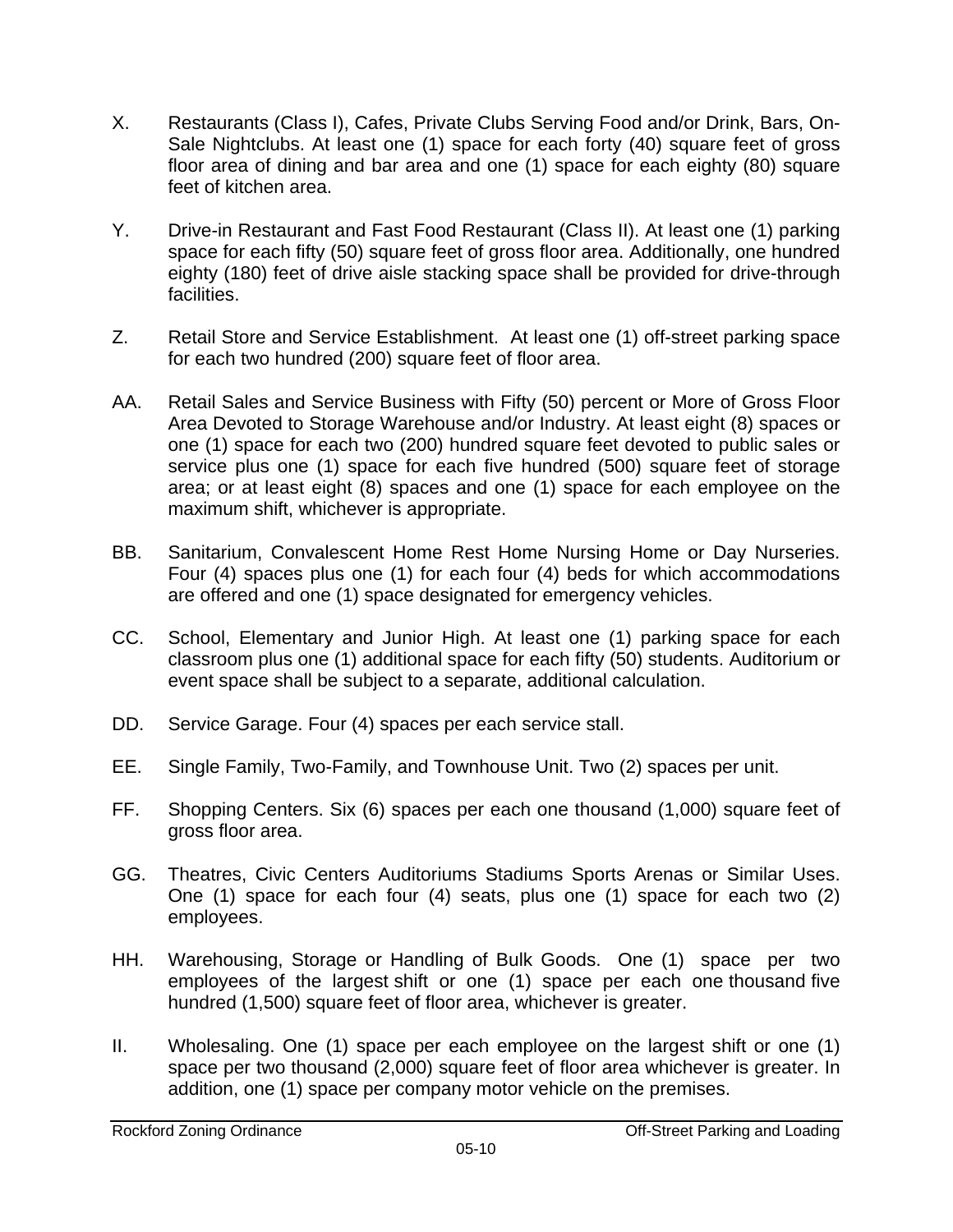- JJ. All Other Commercial. Ten (10) spaces per one thousand (1,000) square feet of floor area.
- KK. Other Uses. Other uses not specifically mentioned herein or unique cases shall be determined on an individual basis by the City Council. Factors to be considered in such determination shall include (without limitation) size of buildings, type of use, number of employees, expected volume and turnover of customer traffic and expected frequency and number of delivery or service vehicles.
- LL. Space Reductions. Subject to the review and processing of a conditional use permit as regulated by Section 1001.03, Subd. 5 of this Chapter, the City may reduce the number of required off-street parking spaces when the use can demonstrate in documented form a need, which is less than required. In such situations, the City may require land to be reserved for parking development should use or needs change.

**Subd. 10. Joint Facilities.** The City council may approve a conditional use permit, pursuant to Section 1001.03, Subd. 5 of this Chapter, for one or more businesses to provide the required off-street parking facilities by joint use of one or more sites where the total number of spaces provided are less than the sum of the total required for each business should they provide them separately. To qualify for joint parking the following conditions are required to exist.

- A. Up to fifty (50) percent of the parking facilities required for a theater, bowling alley, bar or restaurant may be supplied by the off-street parking facilities provided by types of uses specified as primarily daytime uses in Item D below.
- B. Up to fifty (50) percent of the off-street parking facilities required for any use specified under Item D below as primarily daytime uses may be supplied by the parking facilities provided by the following night time or Sunday uses: auditoriums incidental to a public or parochial school, churches, bowling alleys, theaters, bars, apartments or restaurants.
- C. Up to eighty (80) percent of the parking facilities required by this Section for a church or for an auditorium incidental to a public or parochial school may be supplied by the off-street parking facilities provided by uses specified in Item D below as primarily daytime uses.
- D. For the purposes of this Section, the following uses are considered as primarily daytime uses: public schools, banks, business offices, retail stores, personal service shops, household equipment or furniture shops, clothing or shoe repair or service shops, manufacturing, wholesale and similar uses.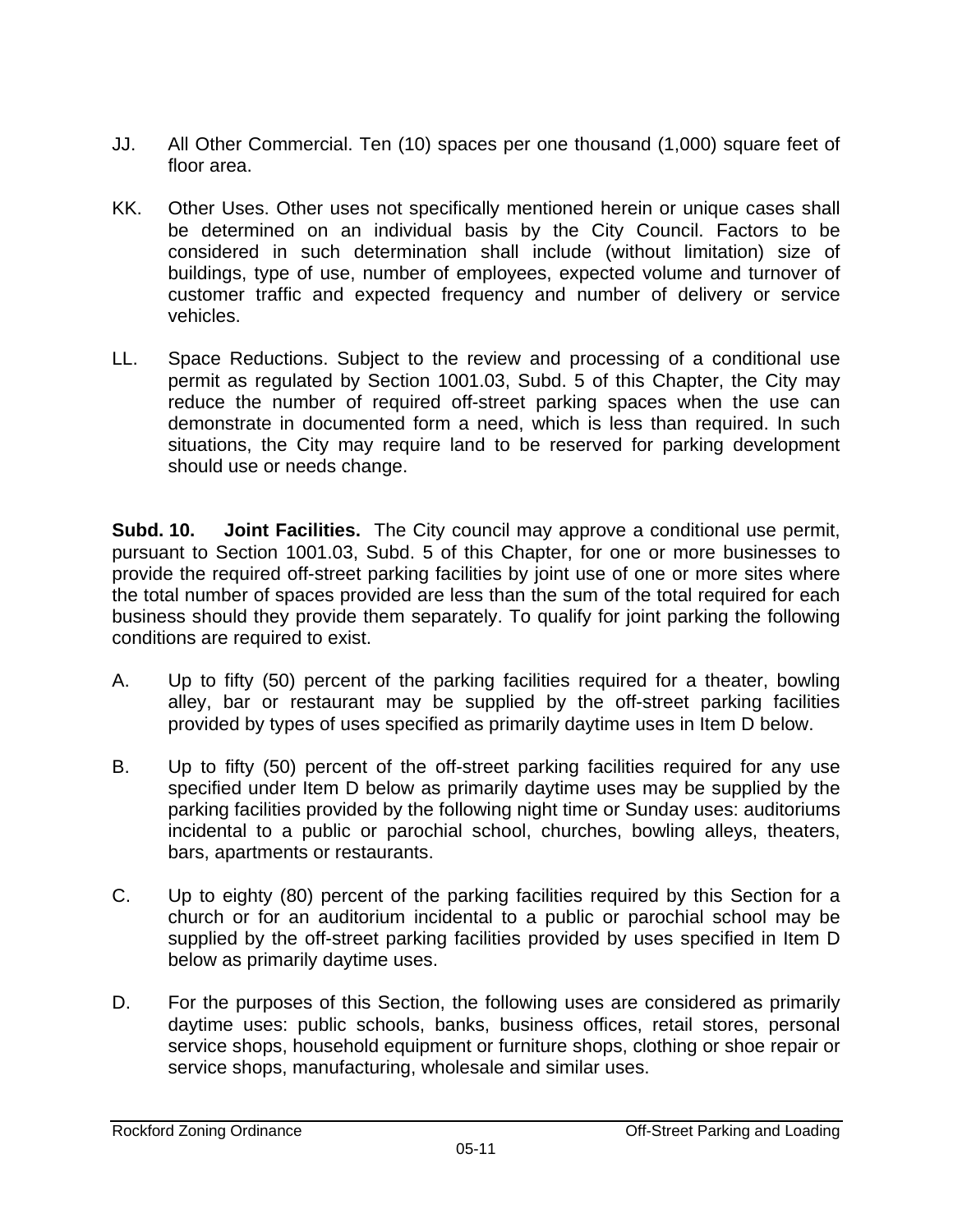- E. Conditions Required for Joint Use.
	- 1. The building or use for which application is being made to utilize the offstreet parking facilities provided by another building or use shall be located within three hundred (300) feet of such parking facilities.
	- 2. Documentation as specified by the City shall be submitted demonstrating that there is not substantial conflict in the principal operating hours of the two buildings or uses (for which joint use of off-street parking facilities is proposed).
	- 3. A properly drawn legal instrument, executed by the parties concerned for joint use of off-street parking facilities, duly approved as to form and manner of execution by the City Attorney, shall be filed with the City Clerk and recorded with the Wright County Recorder.

## **Subd. 11. Off-Site Parking.**

- A. Any off-site off-street parking which is used to meet the requirements of this Chapter shall be a conditional use as regulated by Section 1001.03, Subd. 06 of this Chapter.
- B. Off-site parking shall be developed and maintained in compliance with all requirements and standards of this Chapter.
- C. The parking lot is to be used only for the parking of passenger automobiles of employees, customers or guests of the person or firm controlling and operating the lot, said person to be responsible for its maintenance.
- D. The parking lot is not to be used for sales, repair work or servicing of any kind.
- E. Reasonable access from off-site parking facilities to the use being served shall be provided.
- F. No advertising sign or material is to be located on the property where the parking lot is located.
- G. All parking is to be kept back of the setback building line by barriers unless otherwise specifically authorized by the City Council.
- H. Except as provided below, the site used for meeting the off-site parking requirements of this Section shall be under the\* same ownership as the principal use being served or under public ownership.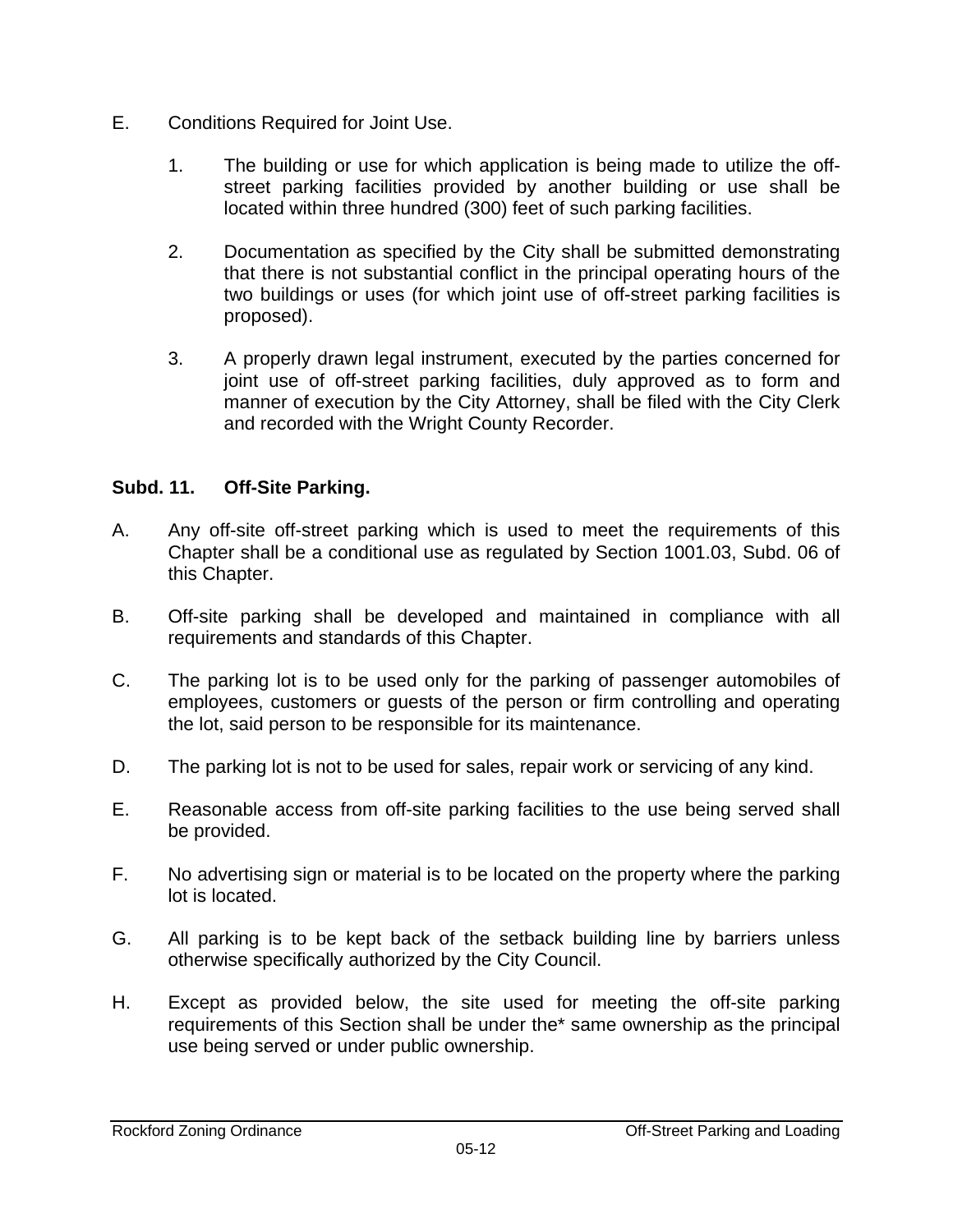- I. Off-site parking for multiple family dwellings shall not be located more than one hundred (100) feet from any normally used entrance of the principal use served.
- J. Except as provided below, off-site parking for nonresidential uses shall not be located more than three hundred (300) feet from the main public entrance of the principal use being served.
- K. Any use which depends upon off-site parking to meet the requirements of this Section shall maintain ownership and parking utilization of the off-site location until such time as on-site parking is provided or a site in closer proximity to the principal use is acquired and developed for parking.
- L. Compliance with off-street parking requirements provided through leased offstreet parking may be approved by the City Council, subject to the following conditions:
	- 1. The lease shall specify the total number and location of parking spaces under contract and this number, when added to any on-site parking required, must be equal to the total number of parking spaces required.
	- 2. The lease instrument shall legally bind all parties to the lease and provide for amendment or cancellation only upon written approval from the city.
	- 3. The lease agreement shall incorporate a release of liability and any other provisions, as recommended by the City Attorney that are deemed necessary to ensure compliance with the intent of this Section.
- M. Any such other conditions as may be deemed necessary by the City Council to protect the welfare and character of the nearby land uses.

## **Subd. 12. Off-Street Loading.**

- A. Purpose. The regulation of loading spaces in these zoning regulations is to alleviate or prevent congestion of the public right-of-way so as to promote the safety and general welfare of the public, by establishing minimum requirements for off-street loading and unloading from motor vehicles in accordance with the specific and appropriate utilization of various parcels of land or structure.
- B. Location.
	- 1. Off-Street. All required loading berths shall be off-street and located on the same lot as the building or use to be served.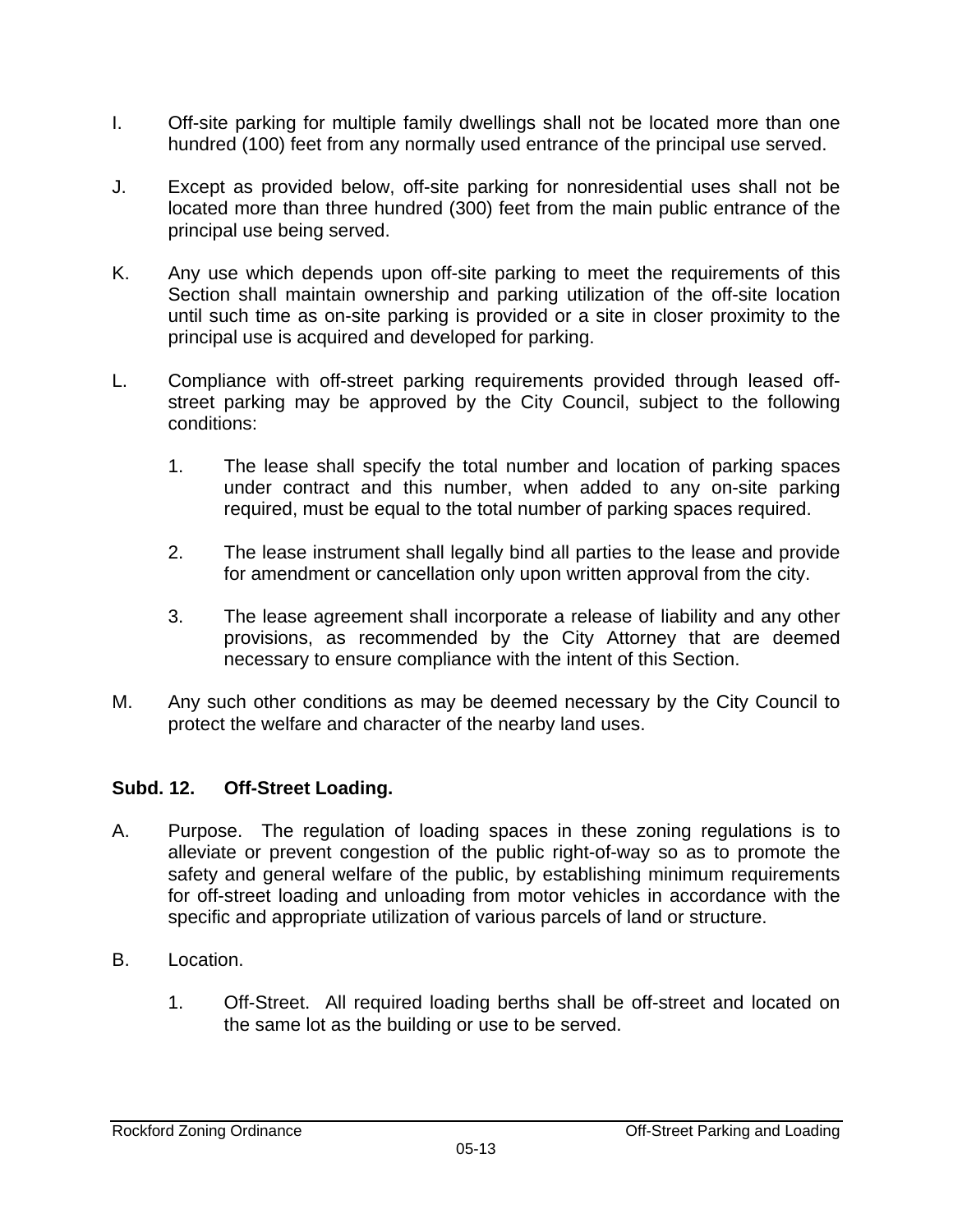- 2. Distance from Intersection. All loading berth curb cuts shall be located at a minimum sixty (60) feet from the intersection of two or more street rightsof-way. This distance shall be measured from the property line.
- 3. Distance from Residential Use. No loading berth shall be located closer than one hundred (100) feet from a residential district unless within a structure.
- 4. Prohibited in Front Yards. Loading berths shall not occupy the required front yard setbacks.
- 5. Conditional Use Permit Required. A conditional use permit shall be required for new loading berths added to an existing structure and/or, where the loading berth is located at the front or at the side of the building on a corner lot.
	- a. Pedestrians. Loading berths shall not conflict with pedestrian movement.
	- b. Visibility. Loading berths shall not obstruct the view of the public right-of-way from off-street parking access.
	- c. General Compliance. Loading berths shall comply with all other requirements of this Chapter.
- 6. Traffic Interference. Each loading berth shall be located with appropriate means of vehicular access to a street or public alley in a manner which will cause the least interference with traffic both on and off site.
- C. Surfacing. Subject to exceptions established for the surfacing of parking areas by this Section, all loading berths and accessways shall be improved with not less than six (6) inch class five base and two (2) inch bituminous surfacing to control the dust and drainage according to a plan submitted to and subject to the approval of the City Engineer.
- D. Accessory Use, Parking and Storage. Any space allocated as a required loading berth or access drive so as to comply with the requirements of this Chapter shall not be used for the storage of goods, inoperable vehicles, or snow, and shall not be included as part of the space requirements to meet off-street parking requirements.
- $^7$  E. Screening. Except in the case of multiple family dwellings, all loading areas shall be completely screened from view of abutting residential uses and/or the public right-of-way through the use of fences and or landscaping.
- F. Size.